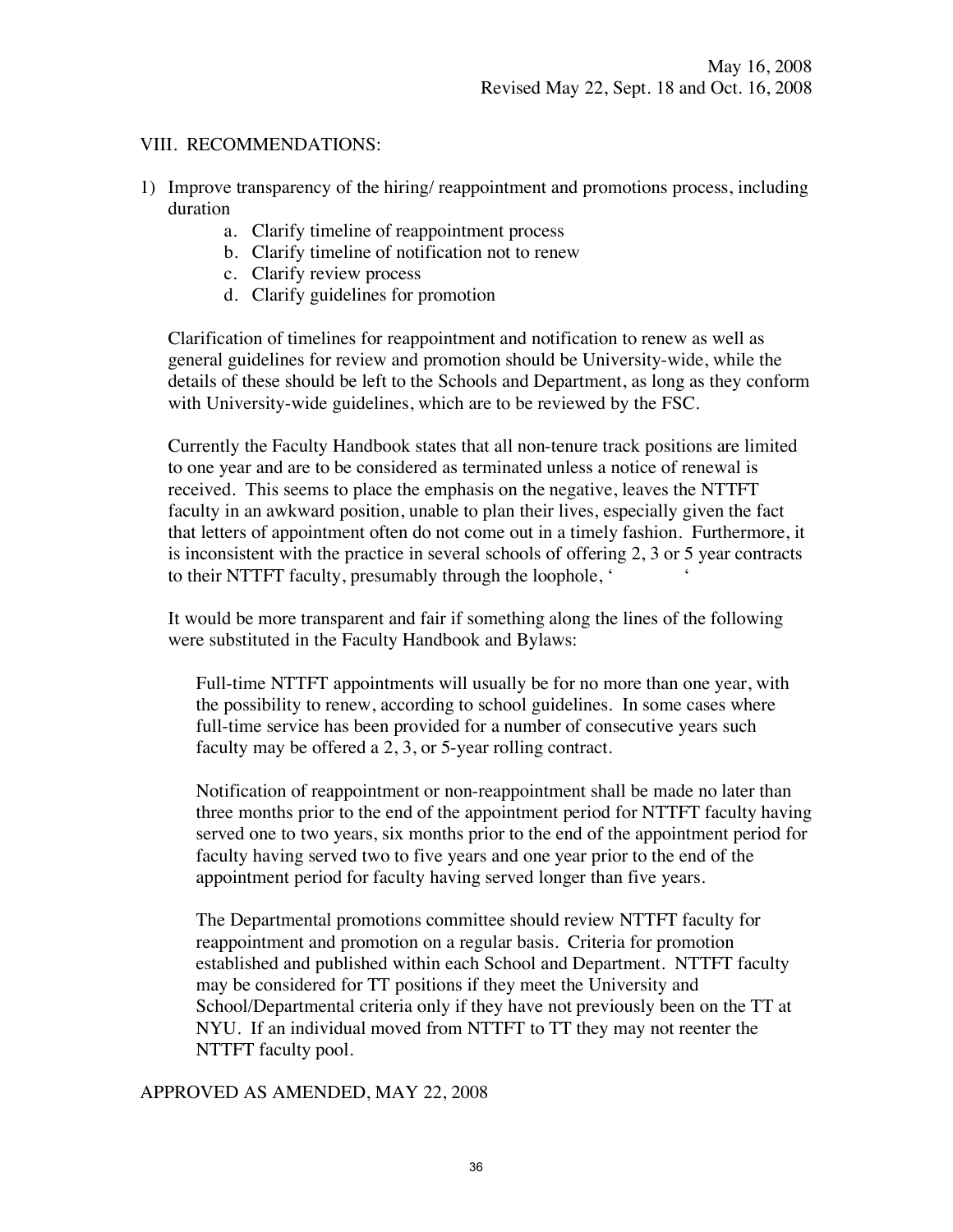2) Require each school to clarify the roles and responsibilities of NTTFT faculty, to distinguish them from those of TT faculty in departments having both NTTFT and TT faculty and to make this information readily available to all faculty.

## APPROVED AS AMENDED, MAY 22, 2008

3) Look into clarifying and regularizing the titles of NTTFT faculty.

 Currently, the Faculty Handbook section on titles for NTTFT faculty (see Appendix F, p 62, 63), is contradicted by practice at many schools, particularly with regard to the use of the Clinical title.

- a. Uphold the use of Clinical titles by the School of Medicine and Dental College (see Appendix F, p 62 and 63) and create a new title to be used uniformly across other schools for individuals currently using these titles – or
- b. Rewrite the definition of Clinical titles (see Apendix  $F$ , p 63) and regularize others, eg, Teacher, Master Teacher, etc which are used in more than one school.

For example in the School of Medicine, NTTFT are entitled Asst., Assoc., or Full Professor (Clinical) or (Research) (see footnote on p 62, Appendix F). This designation might be useful in other schools as well.

- c. Retain the titles used in the Law School and Tisch. The title used in the Law School (Acting Asst, Assoc, Full Professor) should be in the Faculty Handbook, as are those for Tisch.
- d. Ensure that any changes in titles are vetted by the FSC Tenure Modification Committee and that they are reviewed for incorporation into the Faculty Handbook by the FSC Governance Committee.

#### APPROVED AS AMENDED, SEPTEMBER 18, 2008

- 4) Clarify the rights of NTTFT faculty
	- a. Include in each letter of hire and reappointment reference to the Faculty Handbook sections that pertain to NTTFT faculty, as well as to published school and departmental guidelines for review, reappointment and promotion.
	- b. Clearly state in the Faculty Handbook that NTTFT faculty can avail themselves of the same grievance procedures as TT faculty, with the exception of a right to grieve about their tenure status.

APPROVED AS WRITTEN, MAY 22, 2008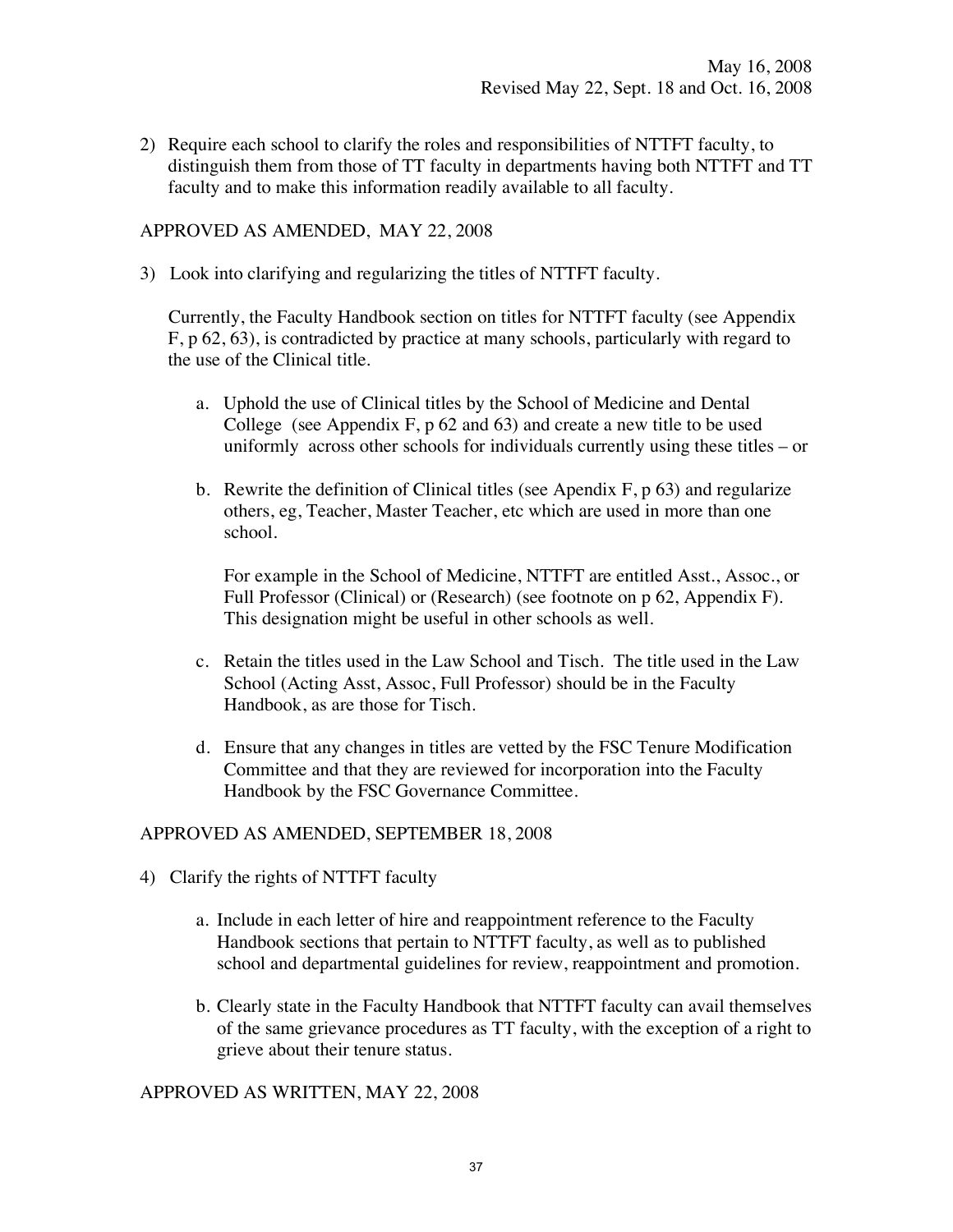5) Better incorporate NTTFT faculty into the fabric of the University and improve relationships between TT faculty and NTTFT.

NTTFT faculty make important contributions to the University academic enterprises and should be included in policy making that pertains directly to their roles and responsibilities as well as to their rank:

- a. Representation in committees regarding curriculum at the departmental and school levels. This is already done in schools with large numbers of NTTFT faculty such as Tisch and SoM
- b. Representation on promotion and grievance committees where NTTFT faculty are being discussed. The details of this would be worked out at the departmental and school level.

### APPROVED AS AMENDED, OCTOBER 16, 2008.

6) Examine the salary structure for NTTFT faculty

If these individuals are important to the University, they should be paid and promoted within their rank, particularly if the University has the intent of keeping them in an untenured, 'temporary' status. This will enhance the morale of the NTTFT faculty, provide a monetary underpinning and commitment to the University's statements, found throughout the Faculty Handbook and public discourse, that the quality of teaching is of paramount importance, without creating the long-term commitment due to TT faculty.

#### APPROVED AS AMENDED, MAY 22, 2008.

- 7) Recognizing that the TT faculty represent the governance body of the faculty and in order to protect participation in shared governance from the limitations of susceptibility/vulnerability of NTTFT faculty that may interfere with academic freedom,
	- a. Reaffirm statements in the Faculty Handbook that TT faculty of each school should on a yearly basis vote on granting NTTFT the right to vote on school or departmental issues that concern them.
	- b. Reaffirm, as stated in the Faculty Handbook, that only TT faculty may vote in election of Senators and serve as Senators.

# APPROVED AS AMENDED, OCTOBER 16, 2008